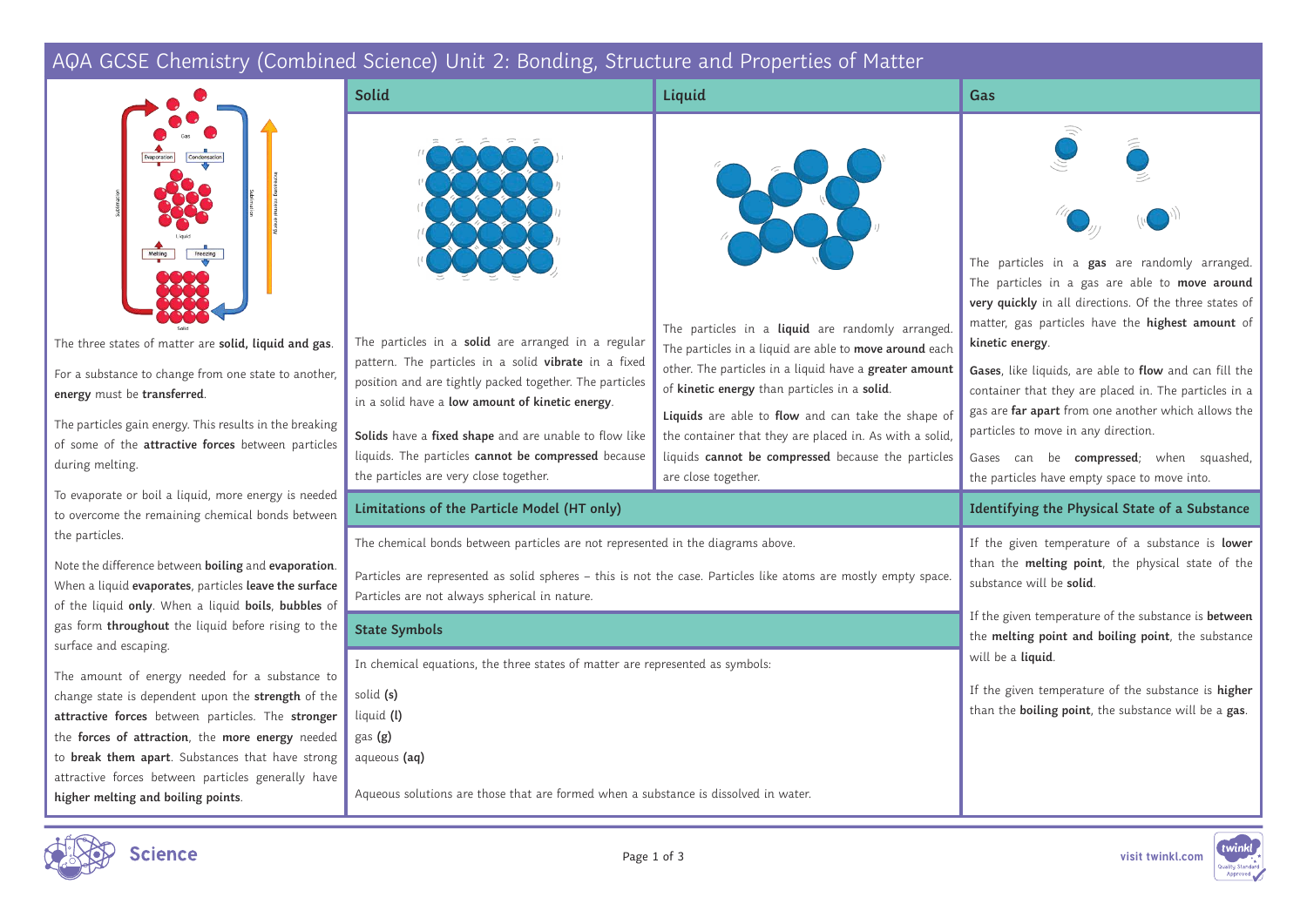## AQA GCSE Chemistry (Combined Science) Unit 2: Bonding, Structure and Properties of Matter

**Ionic Bonding**

**Ionic Compounds**

make up the giant ionic lattice.

Na

**Properties of Ionic Compounds**

attraction.

• High boiling point

#### **Formation of Ions**

Ions are charged particle. They can be either positively or negatively charged, for example Na<sup>+</sup>or  $Cl^-.$ 

When an element loses or gains electrons, it becomes an ion.

Metals **lose** electrons to become **positively charged**.

Non-metals **gain** electrons to become **negatively charged**.

Group 1 and 2 elements **lose** electrons and group 6 and 7 elements **gain** electrons.

| Group         | Ions | Element Example                  |
|---------------|------|----------------------------------|
|               | $+1$ | $Li \rightarrow Li^{+} + e^{-}$  |
| $\mathcal{P}$ | $+2$ | $Ca \rightarrow Ca^{2^+} + 2e^-$ |
| 6             | $-2$ | $Br + e^- \rightarrow Br^-$      |
|               |      | $0 + 2e^{-}$ $\rightarrow 0^2$   |

**Metals** are found on the **left-hand side** of the **periodic table**. Metals are strong, shiny, malleable and good conductors of heat and electricity. On the other hand, non-metals are brittle, dull, not always solids at room temperature and poor conductors of heat and electricity. **Non-metals** are found on the **right-hand side** of the **periodic table**.

Metallic bonding occurs between **metals only**. Positive metal ions are surrounded by a **sea of delocalised electron**s. The ions are tightly packed and arranged in rows. Ionic bonding occurs between a metal and a non-metal. Metals lose electrons to become positively charged. Opposite charges are attracted by electrostatic forces – an ionic bond.

**Metallic Bonding**



of attraction between the positive metal ions and negatively charged electrons.

Pure metals are too soft for many uses and are often mixed with other metals to make alloys. The mixture of the metals introduces differentsized metal atoms. This **distorts the layers** and **prevents them from sliding over one another**. This makes it harder for alloys to be **bent and shaped like pure metals.** Metals and **Non-metals** 











**• Cannot conduct electricity** in a **solid** as the ions are not free to move.

• High melting point – lots of energy needed to overcome the electrostatic forces of

Ionic compounds form structures called giant lattices. There are **strong electrostatic forces of attraction** that **act in all directions** and act between the **oppositely charged ions** that

• Ionic compounds, when **molten** or in **solution**, can **conduct electricity** as the ions are free to move and can carry the electrical current.

#### **Covalent Bonding**

**Covalent bonding** is the sharing of a pair of electrons between atoms to gain a full outer shell. This occurs between **non-metals only**. Simple covalent bonding occurs between the molecules below. Simple covalent structures have **low melting and boiling points** – this is because the **weak intermolecular forces** that hold the molecules together break when a substance is heated, not the strong covalent bonds between atoms. They **do not conduct electricity** as they do not have any free delocalised electrons.

Dot and cross diagrams are useful to show the **bonding** in **simple molecules**. The **outer electron shell** of each atom is represented as a **circle**, the circles from each atom overlap to show where there is a **covalent bond**, and the electrons from each atom are either drawn as **dots or crosses**. There are **two different types** of **dot and cross diagram** – one with a circle to represent the outer electron shell and one without.

**You should be able to draw the dot and cross diagrams for the following simple covalent structures:** chlorine, oxygen, nitrogen, water, ammonia, hydrogen chloride and methane.







Page 2 of 3 **visit twinkl.com**